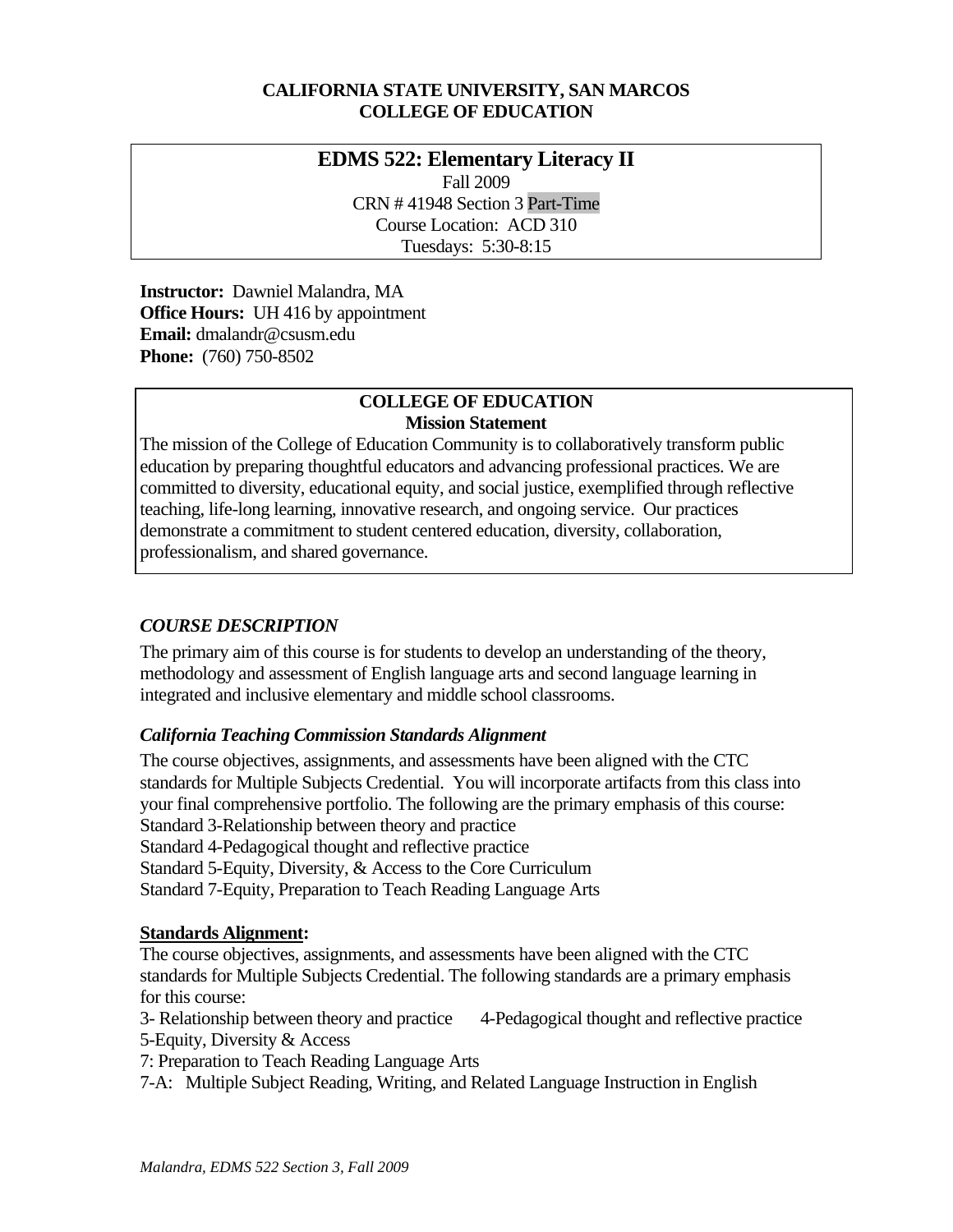### **Course Objectives:**

KNOWLEDGE - Teacher candidates will:

- Gain an understanding of how a first and second language is acquired.
- Gain an understanding of the reading process and its relationship to thought, language and learning and the knowledge of reading content including: word analysis, fluency, vocabulary- academic language- and background knowledge, reading comprehension, literary response and analysis.
- Gain understanding of how to learn to read and write in first and second languages.
- Become familiar with how to "deliver a comprehensive program of systematic, explicit instruction in reading, writing, listening, and speaking aligned to the state adopted English Language Arts Content Standards and the Reading/Language Arts Framework (2007).
- Become familiar with "multiple monitoring measures within the three basic types of assessments to determine students' progress towards state adopted content standards."
- Become familiar with "differentiated reading instruction and interventions to meet the needs of the *full range of learners (including struggling readers, students with special needs, English learners, speakers of non-standard English, and advanced learners)*  who have varied reading levels and language backgrounds."

SKILLS - Teacher candidates will:

- Become sensitive observers of children's language using behaviors.
- "Demonstrate knowledge and ability to utilize multiple monitoring measures within the three basic types of assessments to determine students' progress towards state adopted content standards: entry level assessment for instructional planning, monitoring student progress, post test or summative assessment."
- "Be able to analyze and interpret results [of children's reading and writing behaviors] to plan effective and differentiated instruction and interventions."
- "Demonstrate knowledge of components of effective instructional delivery in reading, writing and listening and speaking."
- Develop the ability to select appropriate materials and instructional strategies to meet the individual needs of students and use "State Board of Education (SBE)-adopted core instructional materials for both instruction and intervention."
- Develop the ability to differentiate literacy instruction in order to provide Universal Access.
- • Learn how to organize the classroom for teaching reading and writing to the *full range of learners (including struggling readers, students with special needs, English learners, speakers of non-standard English, and advanced learners)* who have varied reading levels and language backgrounds

ATTITUDES AND VALUES – Teacher candidates will:

- Develop an appreciation for the natural language abilities children possess for processing and producing print.
- To appreciate the need and value of integrating reading writing into all curricular areas
- Affirm the importance of a rich environment for an effective language arts program.
- Develop a sensitivity to and appreciation for culturally and linguistically diverse learners.
- Develop a sensitivity to and appreciation for the importance of reading and writing for students' own personal and professional growth.
- Develop a respect for each student, his/her abilities and background and the student's right to instruction that meets his/her individual needs.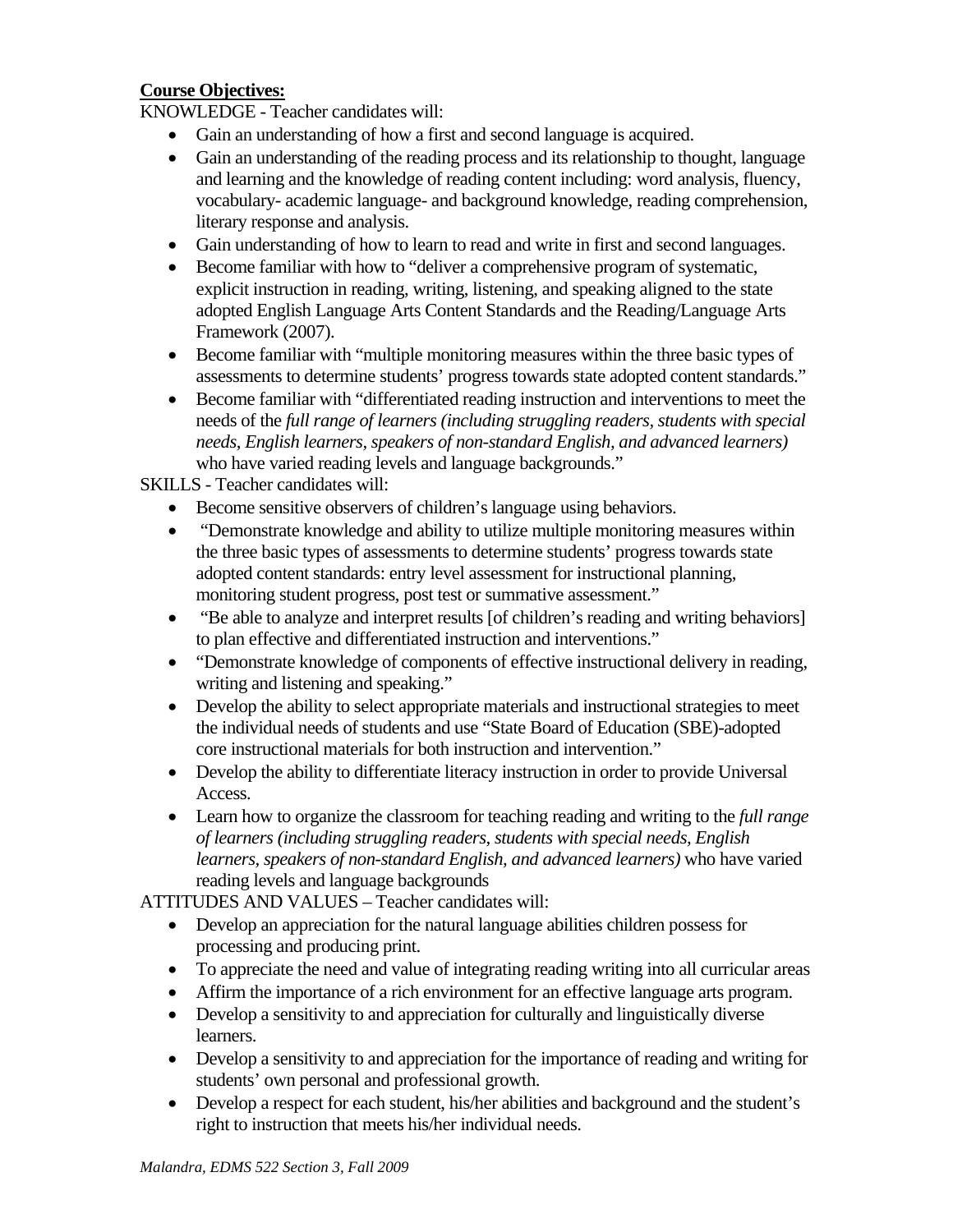### **INFUSED COMPETENCIES**

### **Authorization to Teach English Learners**

This credential program was specifically designed to prepare teachers for the diversity of languages often encountered in California public school classrooms. The authorization to teach English learners is met through the infusion of content and experiences within the credential program, as well as additional coursework. Students successfully completing this program receive a credential with authorization to teach English learners. *(Approved by CCTC in SB 2042, Program Standards, August, '02.)* 

#### **Special Education**

Consistent with the intent to offer a seamless teaching credential in the College of Education, this course demonstrates the collaborative infusion of special education competencies reflecting inclusive educational practices.

### **Technology**

This course infuses technology competencies to prepare candidates to use technology, emphasizing use in both teaching practice and student learning.

### **All University Writing Requirement**

Writing requirements for this class will be met as described in the assignments. Every course at the university, including this one, must have a writing requirement of at least 2500 words.

### **STUDENT LEARNING OUTCOMES**

#### *Teacher Performance Expectation (TPE) Competencies*

Teacher Performance Expectations are standards for student teachers. This course is designed to help teachers seeking the Multiple Subjects Credential to develop the skills, knowledge, and attitudes necessary to assist schools and districts implement effective programs for all students. The successful candidate will be able to merge theory and practice in order to realize a comprehensive and extensive educational program for all students.

### *California Teacher Performance Assessment (CalTPA)*

Beginning July 1, 2008, all California credential candidates must successfully complete a state-approved system of teacher performance assessment (TPA), to be embedded in the credential program of preparation. At CSUSM, this assessment system is called the "CalTPA" or TPA.

To assist your successful completion of the TPA, a series of informational seminars are offered over the course of the program. TPA related questions and logistical concerns are to be addressed during seminars. Your attendance to TPA seminars will greatly contribute to your success on the assessment.

Additionally, COE classes use common pedagogical language, lesson plans (lesson designs), and unit plans (unit designs) in order to support and ensure your success on the TPA, and, more importantly, in your credential program.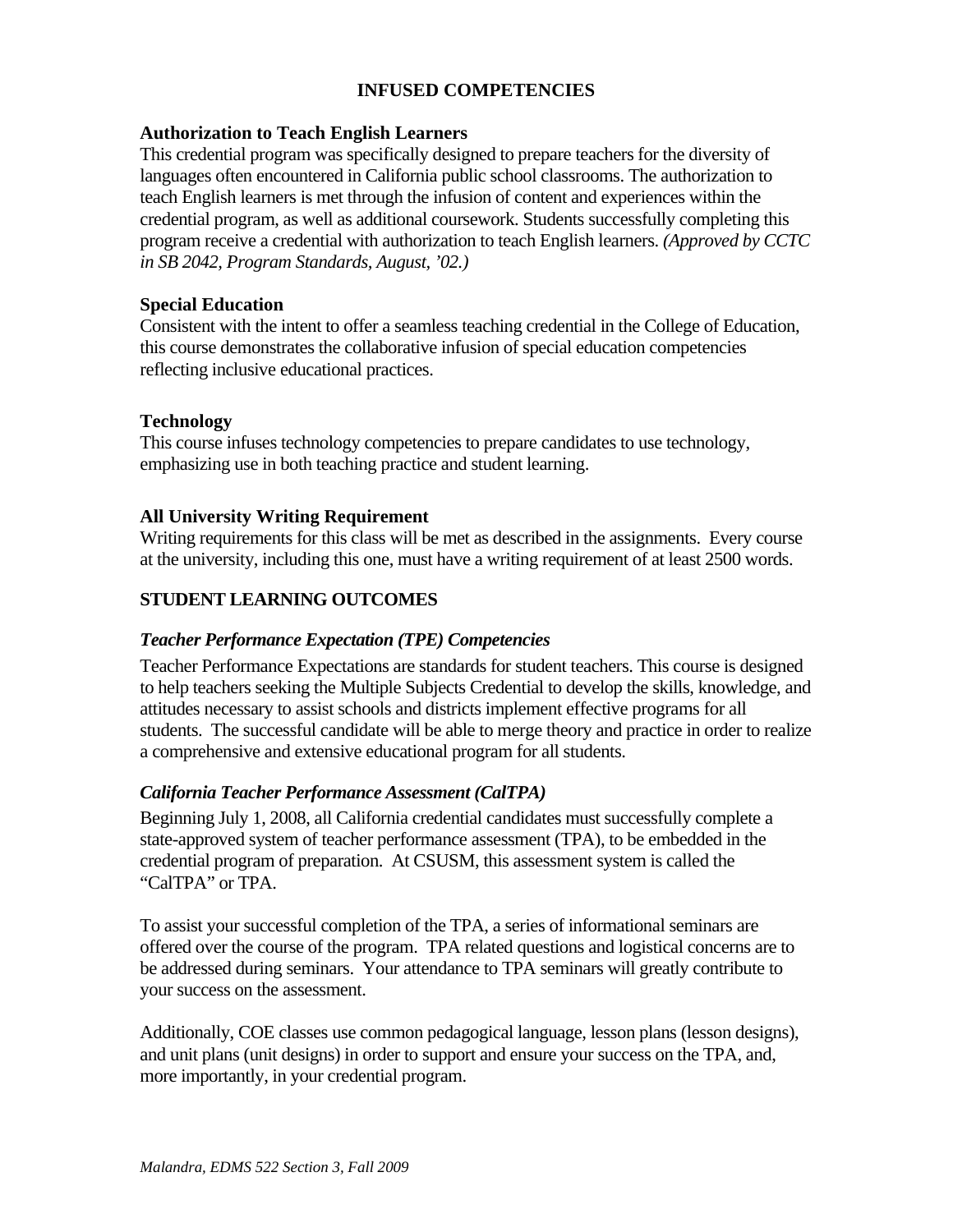The CalTPA Candidate Handbook, TPA seminar schedule, and other TPA support materials can be found on the COE website provided at the website provided: http://www.csusm.edu/coe/CalTPA/ProgramMaterialsTPA.html

### **Students with Disabilities Requiring Reasonable Accommodations**

Students with disabilities requiring reasonable accommodations must be approved for services by providing appropriate and recent documentation to the Office of Disabled Student Services (DSS). The office is located in Craven Hall 5205, and can be contacted by phone at 760.750.4905 or TTY 760.750.4909. Students authorized by DSS to receive reasonable accommodations should meet with their instructor during office hours or, to ensure confidentiality, in a more private setting.

### **CSUSM Academic Honesty Policy**

 have appropriate references to the original sources. Any quoted material should give credit to "Students will be expected to adhere to standards of academic honesty and integrity, as outlined in the Student Academic Honesty Policy. All written work and oral presentation assignments must be original work. All ideas or materials borrowed from other sources must the source and be punctuated with quotation marks.

Students are responsible for honest completion of their work including examinations. There will be no tolerance for infractions. If you believe there has been an infraction by someone in the class, please bring it to the instructor's attention. The instructor reserves the right to discipline any student for academic dishonesty in accordance with the general rules and regulations of the university. Disciplinary action may include the lowering of grades and/or the assignment of a failing grade for an exam, assignment, or the class as a whole."

Incidents of Academic Dishonesty will be reported to the Dean of Students. Sanctions at the University level may include suspension or expulsion from the University.

### **Plagiarism**

As an educator, it is expected that each student will do his/her own work, and contribute equally to group projects and processes. Plagiarism or cheating is unacceptable under any circumstances. If you are in doubt about whether your work is paraphrased or plagiarized see the Plagiarism Prevention for Students website http://library.csusm.edu/plagiarism/index.html. If there are questions about academic honesty, please consult the University catalog.

### **Electronic Communication Protocol**

Electronic correspondence is a part of professional interactions. If you need to contact me, email is often the easiest way to do so at bingalls@csusm.edu. Please be reminded that e-mail and on-line discussions are a very specific form of communication, with their own nuances and etiquette. For instance, electronic messages sent in all upper case (or lower case) letters, major typos, or slang, often communicate more than the sender originally intended. With that said, please be mindful of all e-mail and on-line discussion messages you send to your colleagues, to faculty members in the College of Education, or to persons within the greater educational community. All electronic messages should be crafted with professionalism and care.

Things to consider:

- Would I say in person what this electronic message specifically says?
- How could this message be misconstrued?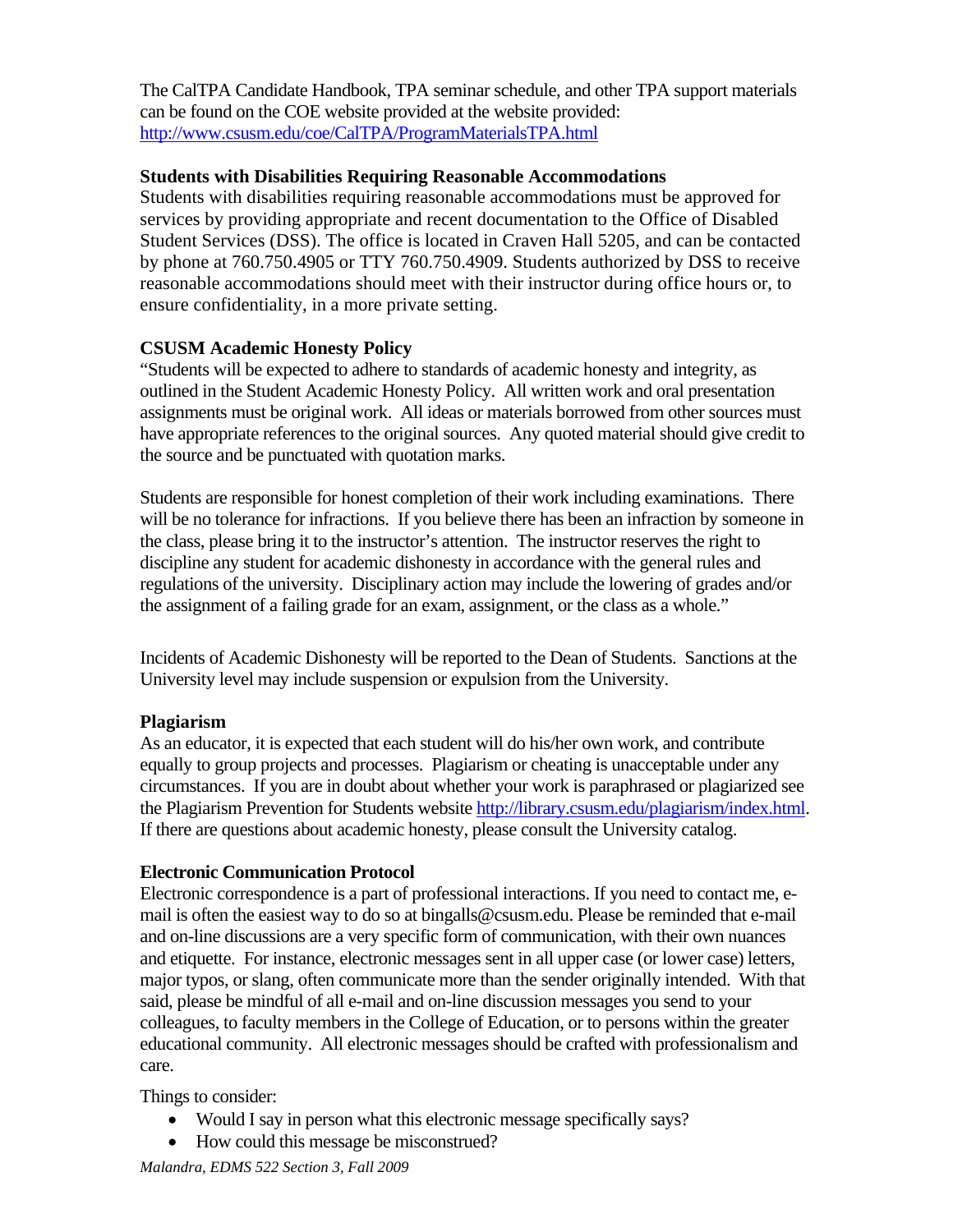- • Does this message represent my highest self?
- Am I sending this electronic message to avoid a face-to-face conversation?

In addition, if there is ever a concern with an electronic message sent to you, please talk with the author in person in order to correct any confusion.

### *Grading Standards (Points)*

In order to earn a teaching credential from the state of California, you must maintain a B average  $(3.0 \text{ GPA})$  and cannot receive below a  $C<sub>+</sub>$  in any course in your teacher education program.

### *Grading Policy*

All students will come prepared to class; readings and homework assignments are listed on the dates on which they are due. All required work is expected to be on time. One grade level will be deducted for each late assignment (e.g., an "A" assignment that is submitted late will be marked down to a "B"). Unless prior instructor approval is secured, assignments will not be accepted three class sessions after which they are due. Exceptions will be handled on a case-by-case basis, as determined by the instructor.

### *Grading Emphasis*

It is expected that students will proofread and edit their assignments prior to submission. Students will ensure that the text is error-free (grammar, spelling), and ideas are logically and concisely presented. The assignment's grade will be negatively affected as a result of this oversight. Each written assignment will be graded approximately 80% on content and context (detail, logic, synthesis of information, depth of analysis, etc.), and 20% on mechanics (grammar, syntax, spelling, format, uniformity of citation, etc.). All citations, where appropriate, will use American Psychological Association (APA) format. Consult American Psychological Association (APA) Manual,  $5<sup>th</sup>$  edition for citation guidance.

Grading will also include a component of "professional demeanor." Students will conduct themselves in ways that are generally expected of those who are entering the education profession. This includes but is not limited to:

- On-time arrival to all class sessions;
- Advance preparation of readings and timely submission of assignments;
- Respectful participation in all settings (e.g., whole group, small group, in/outside of class);
- Carefully considered, culturally aware approaches to solution-finding.

The following grading scale will be used:

| $93 - 100$ | А    | $75 - 79$    | $C_{\pm}$    |
|------------|------|--------------|--------------|
| $90 - 92$  | A-   | $72 - 74$    | $\mathbf{C}$ |
| $88 - 89$  | $B+$ | $70 - 71$    | $\mathbf{C}$ |
| $83 - 87$  | R    | $60 - 69$    | Ð            |
| $80 - 82$  | B-   | $59 -$ below | F            |
|            |      |              |              |

#### **College of Education Attendance Policy**

Due to the dynamic and interactive nature of courses in the College of Education, all students are expected to attend all classes and participate actively. Absences and late arrivals/early departures will affect the final grade. The COE attendance policy states, "At a minimum, students must attend 80% of class time, or s/he may not receive a passing grade for the course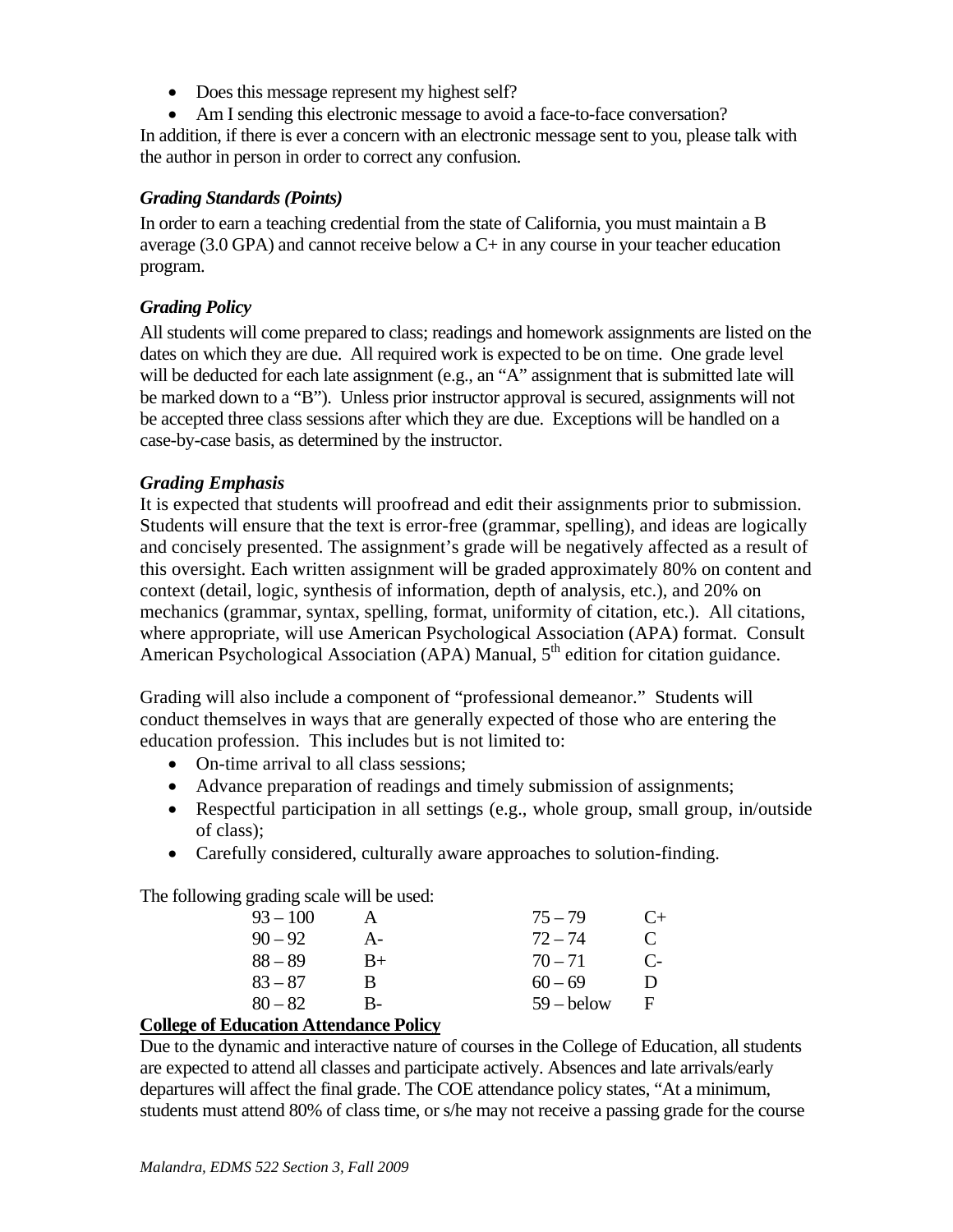at the discretion of the instructor. Individual instructors may adopt more stringent attendance requirements." (*Adopted by the CE Governance Community, December, 1997)* 

### **Student Participation and Attendance**

 disclosure exercises are the norm. **Students are expected to have read assigned materials**  The course deals with complex material processed in a variety of ways. Structured interactions, group processes, oral presentations, guided discussion of readings, and self**by the date indicated in the syllabus, and should be prepared to discuss readings individually or in variously structured groups.** The degree of your engagement in these processes forms the basis for points assigned. Due to the fast paced and highly interactive nature of the course, regular attendance and full participation are expected: teaching and learning is difficult (if not impossible) if one is not present for and engaged in the process. Therefore, the above College Attendance Policy is amplified as follows:

**1**. Missing more than 1 class meeting will result in the reduction of one letter grade.

**2.** Arriving late or leaving early on more than two occasions will result in the reduction of one letter grade.

 **3.** Illness and emergency circumstances will be considered/negotiated on a case-by-case basis. *Please notify the instructor in writing (email) as soon as possible* so that handouts can be saved for you. These measures should not be considered punitive, as students are expected to establish appropriate personal, academic and career-ladder priorities. Therefore these measures should be viewed as taking appropriate individual responsibility for one's own learning in a democratic, collaborative and reciprocal-learning environment. **Should students have extenuating circumstances, please contact the instructor as soon as possible.** 

#### **Required Texts:**

- • Tompkins, G. (2007). *Teaching Writing: Balancing Process and Product.* Prentice Hall.
- • Johns, J. (2000). *Basic Reading Inventory: Pre-primer through Grade Twelve and Early Literacy Assessments.*  $9<sup>th</sup> Edition$ . Kendall-Hunt.
- • Flint, A. S. (2008). *Literate Lives: Teaching Reading and Writing in Elementary Classrooms.* John Wiley & Sons, Inc.
- • Zarrillo, J. J. (2002). *Ready for RICA: A test preparation guide for California's Reading Instruction Competence Assessment.* Merrill Prentice Hall.(packaged as one).

**NOTE:** Assigned texts and readings **MUST** be brought to class sessions according to the course schedule.

## *COURSE ASSIGNMENTS*

Students are expected to demonstrate competency in the use of various forms of technology (i.e. word processing, electronic mail, WebCT6, use of the Internet, and/or multimedia presentations). Specific requirements for course assignments with regard to technology are at the discretion of the instructor. Keep a digital copy of all assignments for use in your teaching portfolio. All assignments will be submitted online, and some will be submitted in hard copy as well. Details will be given in class.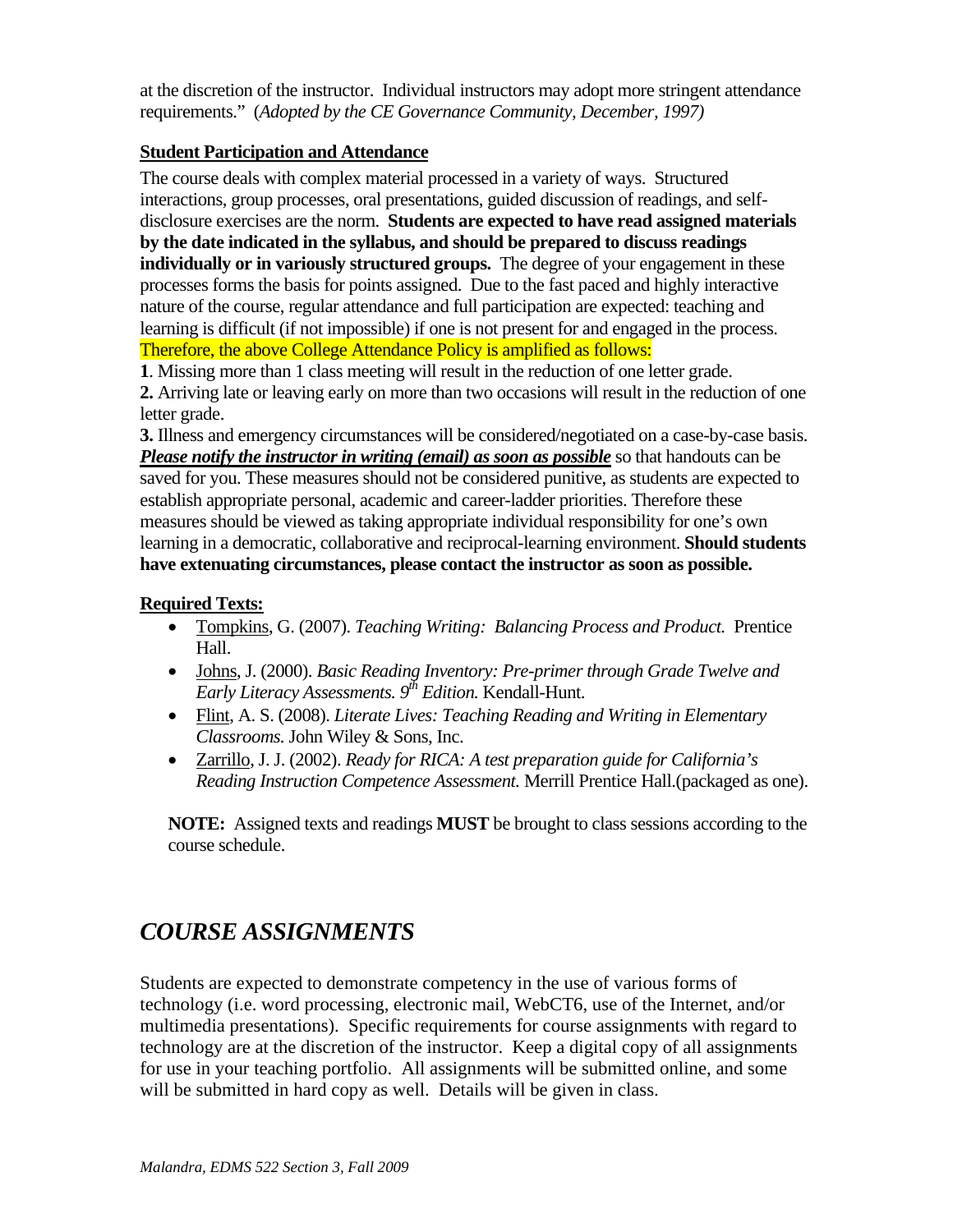Proofread and edit word-processed assignments prior to submission. Hand-written work is not accepted. Assignments are written in Times, size12 font, and are double-spaced. Ensure the text is error-free (grammar, spelling), and ideas are logically and concisely presented. All citations, where appropriate, use American Psychological Association (APA) format.

| <b>Assignment</b>                             | <b>Points</b><br><b>Possible</b> |
|-----------------------------------------------|----------------------------------|
| <b>Reading Reflections</b>                    | 11                               |
| <b>Literacy Case Study</b>                    | 40                               |
| WebCT Discussion: Student Strengths and Needs | 6                                |
| <b>Writing Strategy Lesson Plan</b>           | 20                               |
| Writer's Workshop                             | 3                                |
| <b>RICA Literacy Game</b>                     | 10                               |
| <b>Professional Dispositions</b>              | 10                               |
| <b>Total Points</b>                           | 100                              |

information. **Please note assignments are due whether or not you are present in class that day. On the required due date, turn in your assignment to WebCT. A hard copy of certain assignments needs to be turned in to class. Please refer to the class schedule for this** 

**information. While this syllabus is carefully planned, it may be modified at any time in response to the needs and interests of the class.** 

### **Descriptions of Assignments**

#### 9 **READING REFLECTIONS (11 points total)**

It is expected that everyone will understand all the readings and will come to class prepared to discuss them. You will be required to complete 6 reading reflections. Write at least 3 comments or questions from the readings for that session. **Do not summarize**. Please give thoughtful reactions, responses, and reflections. They should show that you have done the reading. If the readings are from more than one book, try to comment on more than one book. We will use these as the basis of our discussion at the beginning of some classes. Therefore, you must bring a hard copy to each class as well as submit them on WebCT. They will be due to Webct by the start of each class session and I will collect them each session. No points will be given if they are turned in late.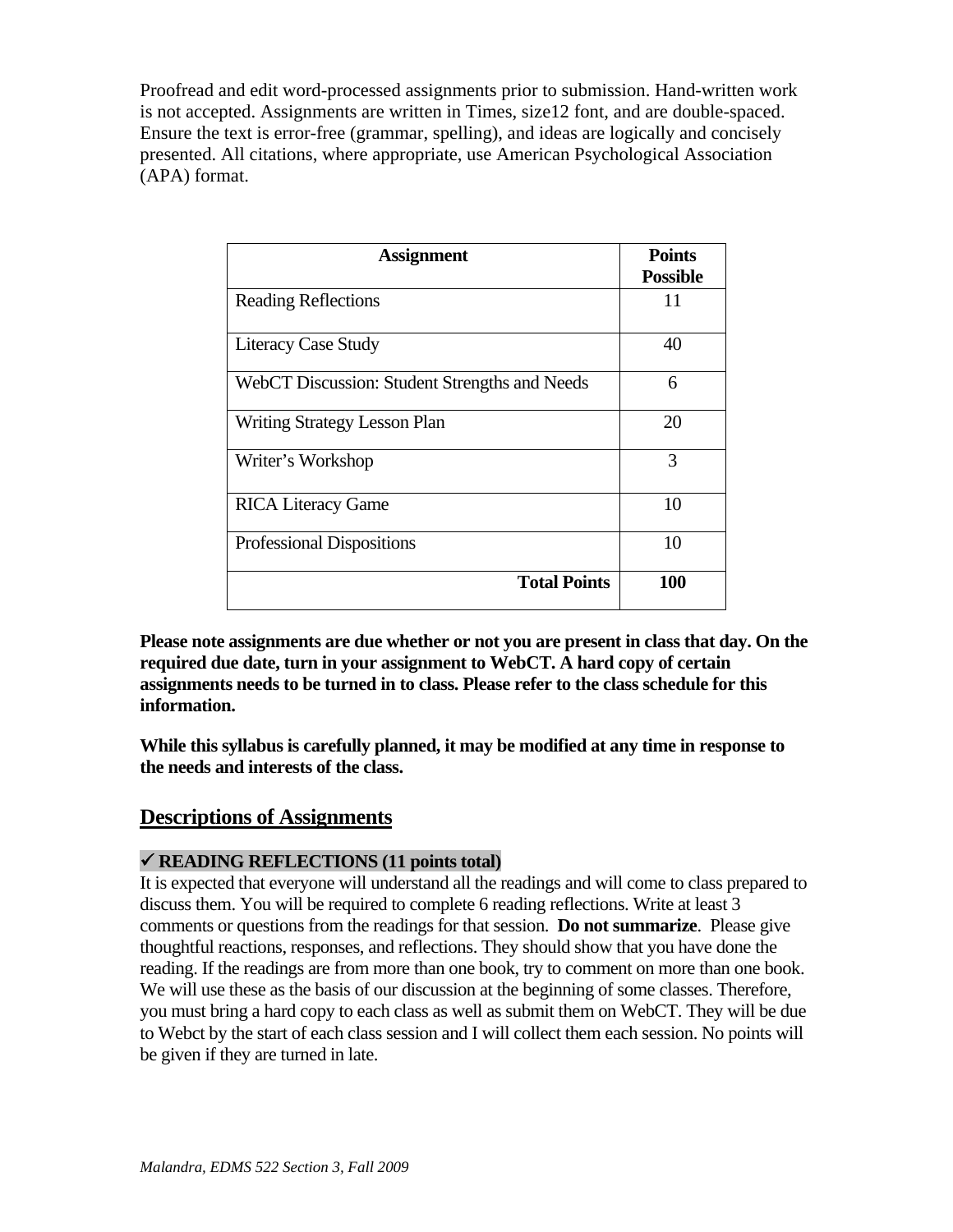### 9**LITERACY CASE STUDY (40 points total)**

The Literacy Case Study is described in detail in the Literacy Case Study Handbook provided on the webct site. Students conduct literacy assessments with one child who is a reader, analyze and interpret the resulting data and describe the child's strengths and needs in reading. Students develop recommendations in the form of specific instructional strategies that support the child's progress in reading.

The case study child **must** already be reading. It is recommended that s/he be in the upper elementary grades and be reading below his/her current grade level. The completed assessment forms are placed in an appendix that is handed in to the professor hard copy. A parent permission (consent) form must be included in the appendix.

Create a document that includes the Literacy Case Study cover page (below) and the 8 sections listed in the Case Study checklist. The Literacy Assessment Case Study document needs to be submitted to WebCT6 on the due date. Submit the hard copy of your appendix (your data assessment papers, student writing, etc) in class on the due date. You do not need to scan your appendix and submit it to WebCT.

Important: Take notes as you work with your student. Include your anecdotal notes in the final appendix. For example, your student's behavior during the activity, reactions to the activity, comments, etc… and in your analysis of the student and in your design of an appropriate instructional plan. Record all the student's oral responses on tape. Don't try to assess the child in only one day. If you think the child is getting tired, stop the assessment for the day and pick up another day. An important part of the assessment is developing a rapport with the child in which s/he is comfortable to fully participate.

### **COVER PAGE**

### **LITERACY ASSESSMENT CASE STUDY**

### **Name: Date:**

### **Case study check list**

- [ ] Student Profile (Learning about Student)
- [ ] Reading Attitude Survey
- [ ] Writing Sample Analysis
- [ ] IRI Comprehension and Word Recognition Tables **\***
- [ ] One grid Data Analysis Grid
- [ ] Description of Student's Literacy strengths
- [ ] Description of Student's Literacy needs
- [ ] Description/Explanation of Instructional Strategy/ Intervention

*(submit the above to WebCT)*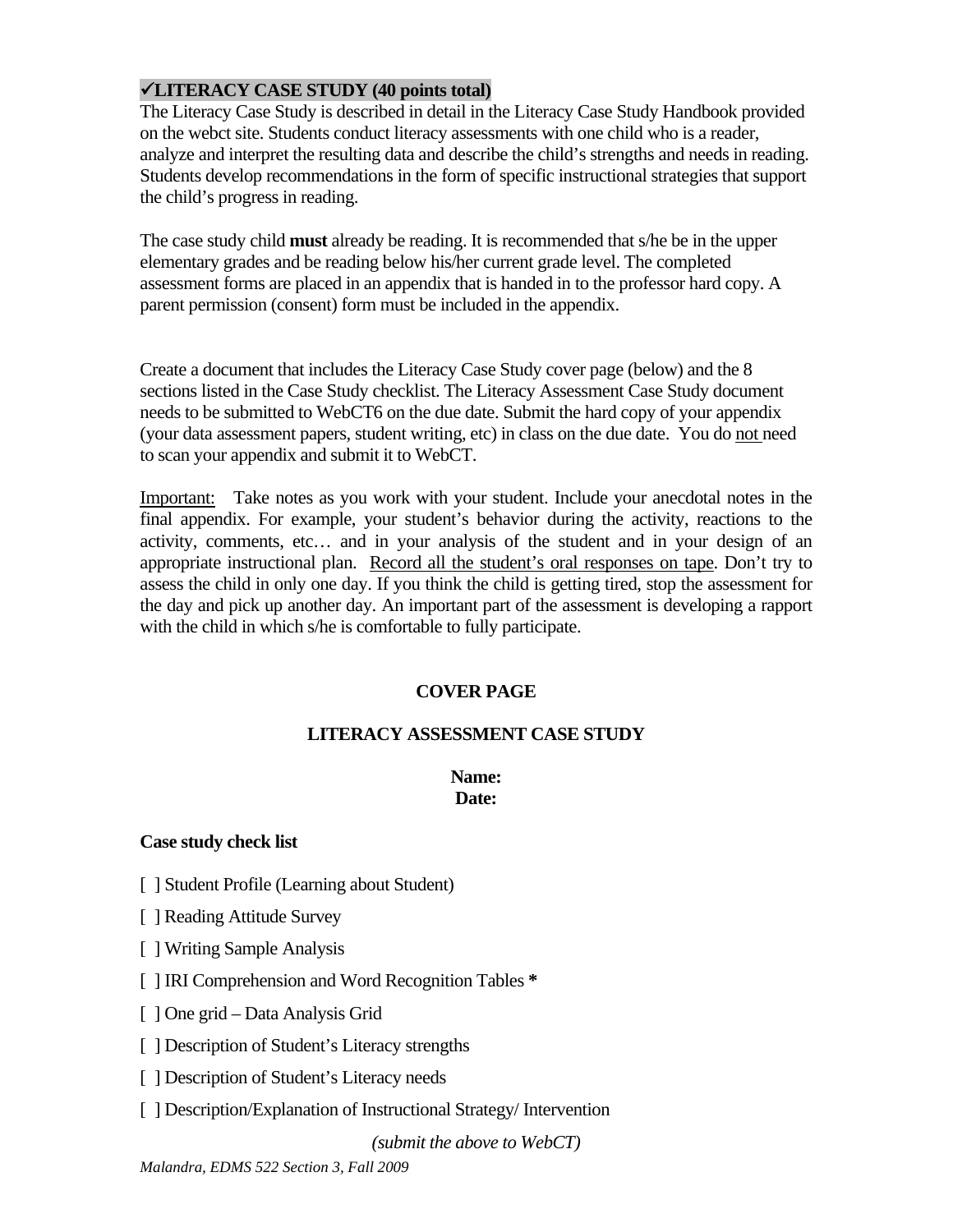[ ] Add an Appendix section . It should be added to your hard copy that is turned in to the professor (not submitted electronically). Do NOT put the appendix in the document with the other sections of your case study. Your appendix includes: All original assessments and records, Permission (consent) Form, Writing Sample, Anecdotal Notes.

**\*** Insert the following chart at the appropriate places within the Case Study:

| Independent | Instructional | Frustration |
|-------------|---------------|-------------|
| Grade level | Grade level   | Grade level |

#### 9**WEBCT DISCUSSION: STUDENT STRENGTHS AND NEEDS (6 points total)**

Using the WebCT discussion board, create an original message describing your Case Study student's literacy strengths and needs. Only describe 2 main strengths (what the student can do) and 2 main needs (what the student needs to work on). Write one paragraph for "strengths" and another paragraph for "needs". Then, respond to two other classmates' strengths and needs message. In these responses, you will suggest **two** instructional strategies to assist this student with **one** of their needs in each. Be sure to describe your instructional strategies and give a rationale for your suggestions. Respond to another classmate that hasn't had any replies, so that everyone gets feedback. In other words, you must reply to two classmates' postings, but choose ones that do not already have responses (if possible). This will enable everyone to have a response to their original posting. What to do:

- Submit your Student Strengths and Needs paragraphs to the Discussion Board as a new topic. Due: November 10. (3 points). Not accepted after 11/13/09.
- Respond to two different classmates on the Discussion Board by November 17. (3) points). Not accepted after 11/20/09.

### 9**WRITING STRATEGY LESSON PLAN (20 points total)**

#### Overview:

Individually or with a partner, write and present a WRITING strategy lesson plan that is *active, interesting, meaningful and accessible* to diverse students. It can be a mini-lesson, direct instruction, inquiry, or any format you choose. Choose a writing standard for your grade level to guide your objectives. Sample lessons might include:

- Using graphic organizers to write
- Improving one of the  $6+1$  traits of good writing
- Writing an engaging opening
- Using a piece of literature as a model for writing
- Making transitions between paragraphs
- Developing characters
- Developing a central idea
- Editing writing
- Peer response/conferencing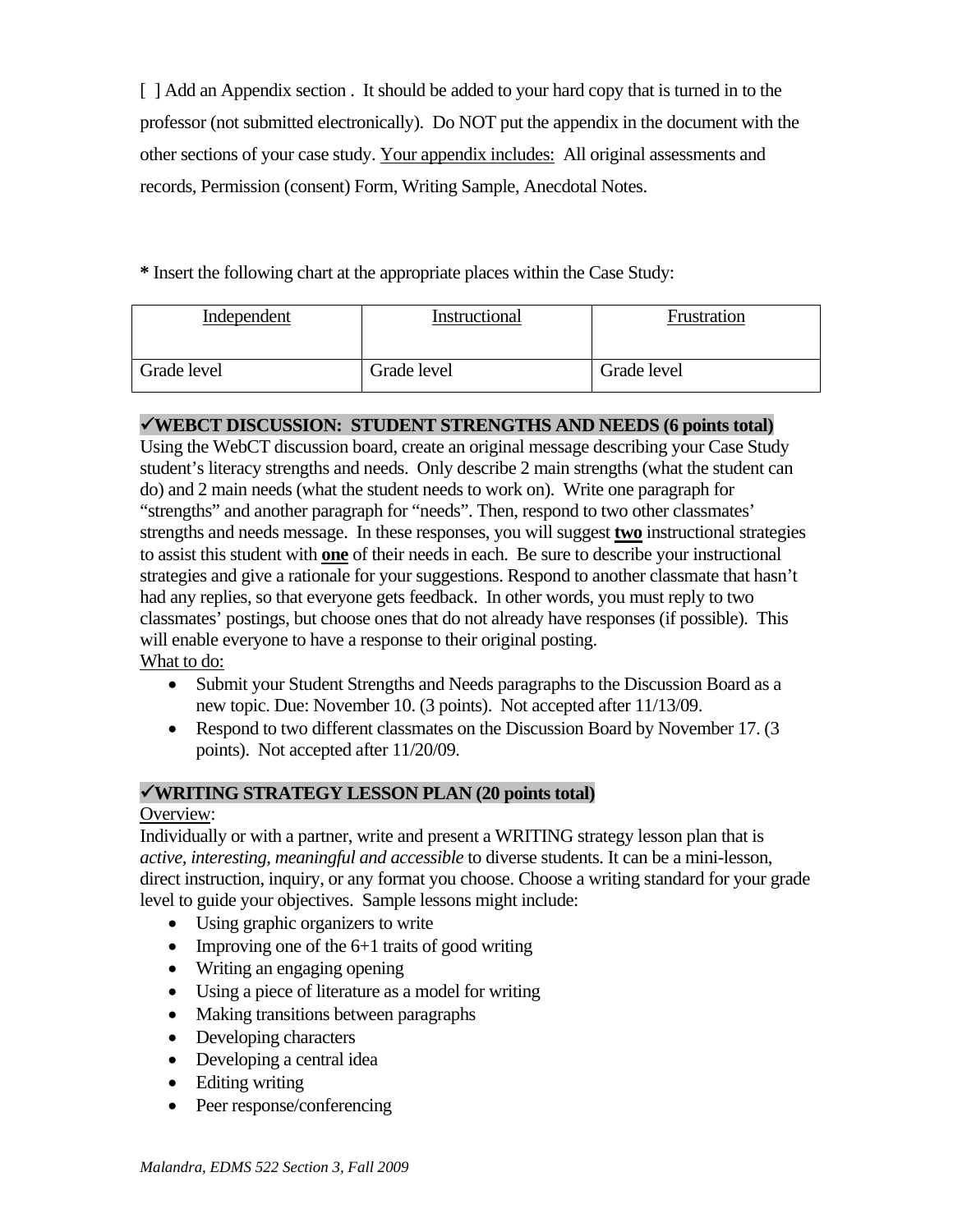• Strategies specific to a particular genre (response to literature, persuasion, friendly letter, etc.)

Your Writing Strategy Lesson must include a description of each of the following:

- Title of the lesson
- Grade level
- CA Content Standard(s) connected to Objective
- Objective for the literacy lesson (Students will...)
- Instructional Strategies: INTO, THROUGH, CLOSURE, AND BEYOND (See below)
- Differentiation strategies for ELL students and students with special needs
- Assessment
- Rationale

### **Instructional Strategies**

### • **INTO**

Write a brief paragraph that describes what you will do prior to teaching the lesson to connect to students' prior knowledge and to engage them in the topic.

Describe Instructional Strategies

Describe Student Activities

### • **THROUGH**

Write a detailed instructional plan of what you will do when teaching the reading lesson. What will you do for each of the following steps of instruction?

o Modeled instruction: ("I do")

Describe Instructional Strategies

Describe Student Activities

o Shared instruction: ("We do")

Describe Instructional Strategies Describe Student Activities

o Guided instruction ("You do")

Describe Instructional Strategies Describe Student Activities

### • **CLOSURE**

Write a brief paragraph that describes how you will end the lesson

### • **BEYOND**

Write a brief paragraph that describes how you want students to apply what you have taught them to do in this lesson as they continue reading in the overall reading unit you have chosen. How will you reinforce and review the key concepts and skills of this lesson so that they continue applying them?

### 9 **WRITERS' WORKSHOP (3 points total)**

Overview:

peers. Please staple the two together. In EDMS 522, we concentrate on writing as part of balanced literacy. This assignment emphasizes the nature of writing and how it relates to student performance. DO NOT BEGIN THIS ASSIGNMENT UNTIL IT IS DISCUSSED IN CLASS! You will submit your final writing piece and reflection to WebCT and bring a hard copy of each to class to share with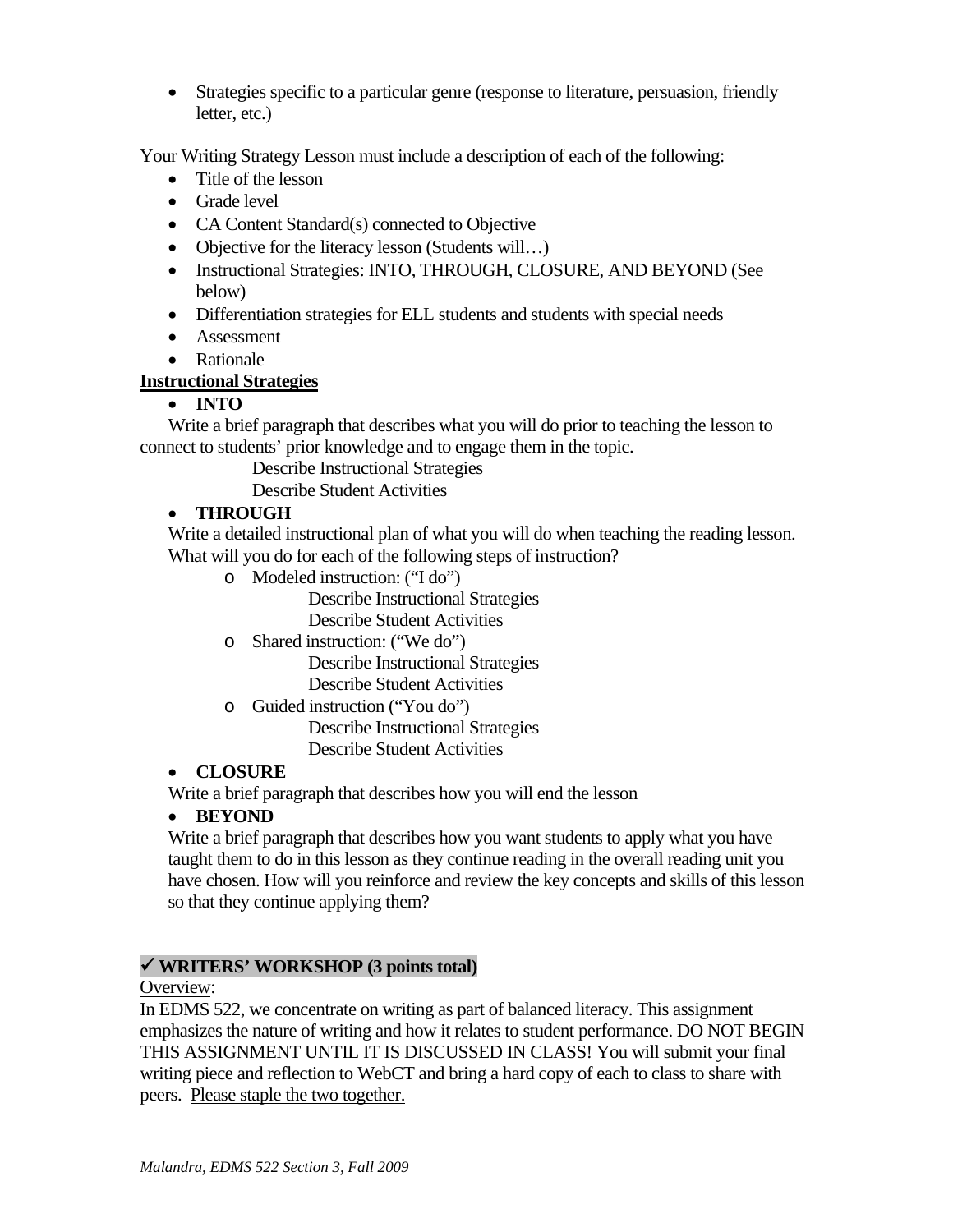### What to do:

In class we explore some topics about which to write. Using the writer's workshop model, you will develop a short (1 page) piece of writing. Bring your draft to class, and we will have conferences about it.

After you finish, **reflect** upon and write about your own writing process. Please consider the following when you write your reflection:

- Use the 6 traits rubric to score your writing. In your reflection, tell how you scored yourself for each trait and why. Be specific with evidence from you piece for each trait.
- How did you get started? What was it like writing the first draft?
- What was difficult for you? What was easy?
- What kinds of decisions did you have to make in the writing?
- Did you consider your audience? Who was your audience?
- What did you learn about fostering student's writing through this experience?

### 9 **RICA LITERACY GAME (10 points total)**

Overview:

Assessment drives instruction. Teachers use many assessments throughout a day to determine what students know. With that information, they make decisions about what – and how – to teach.

Assessment comes in many forms, and it can be fun as well as informative. You and a partner(s) will be assigned one chapter from *Ready for RICA*. You have two goals: fairly assess your classmates on their understanding of the chapter; *everyone* involved for the full 15 minutes we play.

#### What to do:

1. With your partners create a list of 10 important ideas from your chapter.

2. Create a game focusing on those facts. Model your game after Jeopardy, Pictionary, Cranium, Concentration, Monopoly, etc. Organize your game to play as a class, or break into groups to play.

3. Questions to ask yourself as you create the game:

- (a.) Will everyone be involved?
- Is this a fair assessment?
- (b.) Is this a fair assessment? (c.) Does this game show you who knows the facts and who doesn't?
- (d.) What strategies would you use to help those struggling students?

4. Submit your game to WebCT. Have one member publish your game in WebCT for the entire class.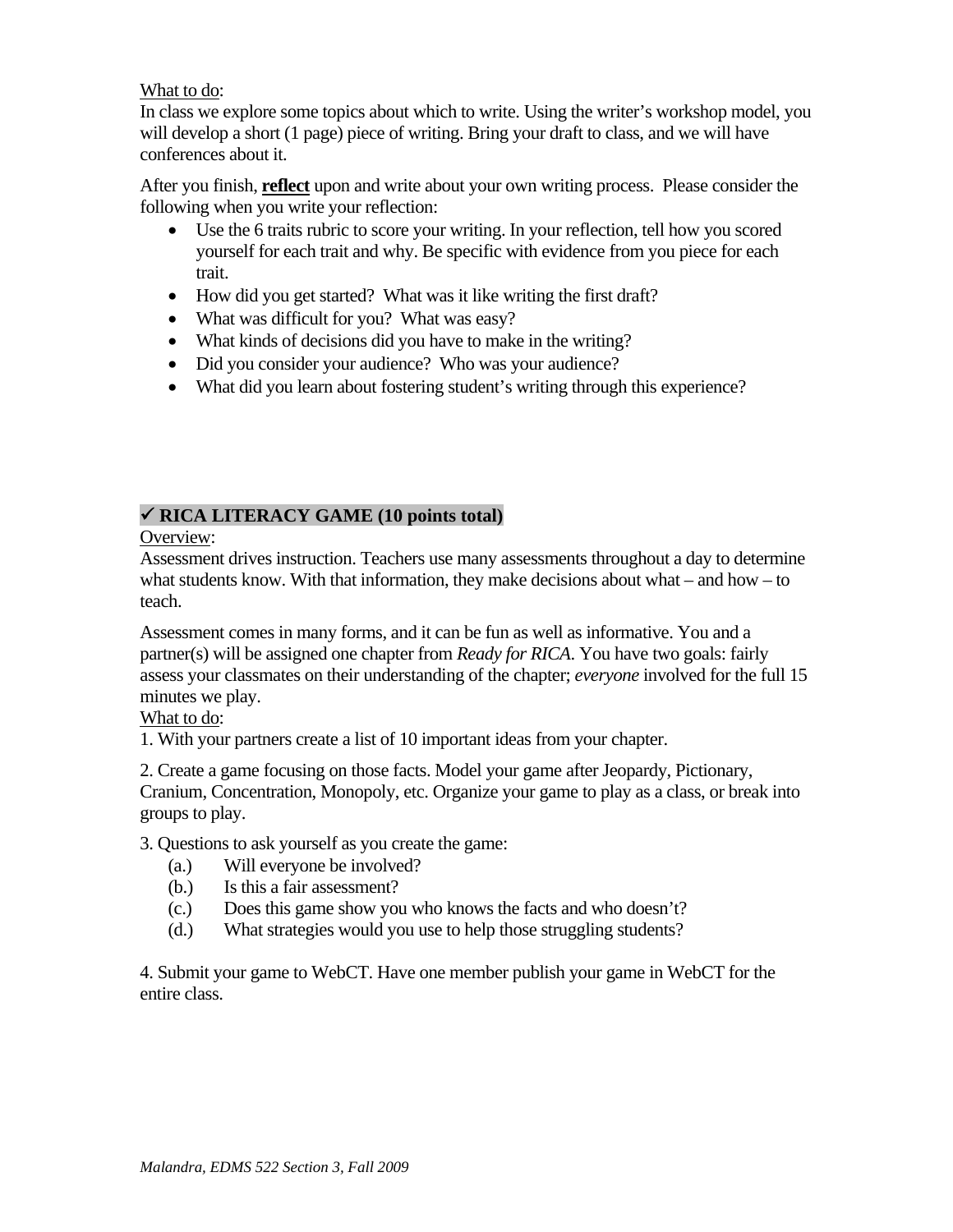### **RICA areas:**

| <b>EDMS 521</b>                             | <b>EDMS 522</b>                         |
|---------------------------------------------|-----------------------------------------|
| Ongoing assessment (Ch. 1)                  | Ongoing assessment (Ch. 1)              |
| Planning, organizing, managing reading      |                                         |
| instruction (Ch. 2) (managing groups,       |                                         |
| classroom organization: time and physical   |                                         |
| layout)                                     |                                         |
| Phonemic Awareness (Ch. 3)                  |                                         |
|                                             |                                         |
| Concepts about Print (Ch. 4)                | Content Area Literacy (Ch. 9)           |
|                                             |                                         |
| Phonics Instruction and word Identification | Independent Reading (Ch. 10)            |
| Strategies (Ch. 5)                          |                                         |
| Spelling Instruction (Ch. 6)                | Literary Response and Analysis (Ch. 8)  |
| Reading Comprehension - Narrative (Ch. 7)   | Reading Comprehension - Expository (Ch. |
| (not assessment) (guided reading)           | 7)                                      |
| Vocabulary Development (Ch. 12)             | Vocabulary Development (Ch. 12)         |
|                                             |                                         |
| Structure of the English Language (Ch. 13)  | Structure of the English Language (Ch.  |
|                                             | 13)                                     |
| Supporting Reading through Oral and Written | Supporting Reading through Oral and     |
| Language (Ch. 11)                           | Written Language (Ch. 11)               |

### 9 **PROFESSIONAL DISPOSITIONS (10 points total)**

Overview:

Grading in 522 includes a component of "professional disposition." Students in the College of Education conduct themselves in ways expected of those entering the profession. Disposition includes:

- General classroom attendance, promptness, and participation
- Attention to classroom discussion protocols
- Social and cooperative skills
- Attention to assignments (deadlines, quality, multi-tasking)
- General classroom demeanor and attitude
- Flexibility
- Openness to and enthusiasm for learning

You will be given an opportunity to evaluate yourself in professional dispositions; your instructor will take your self-evaluation into consideration in determining your score.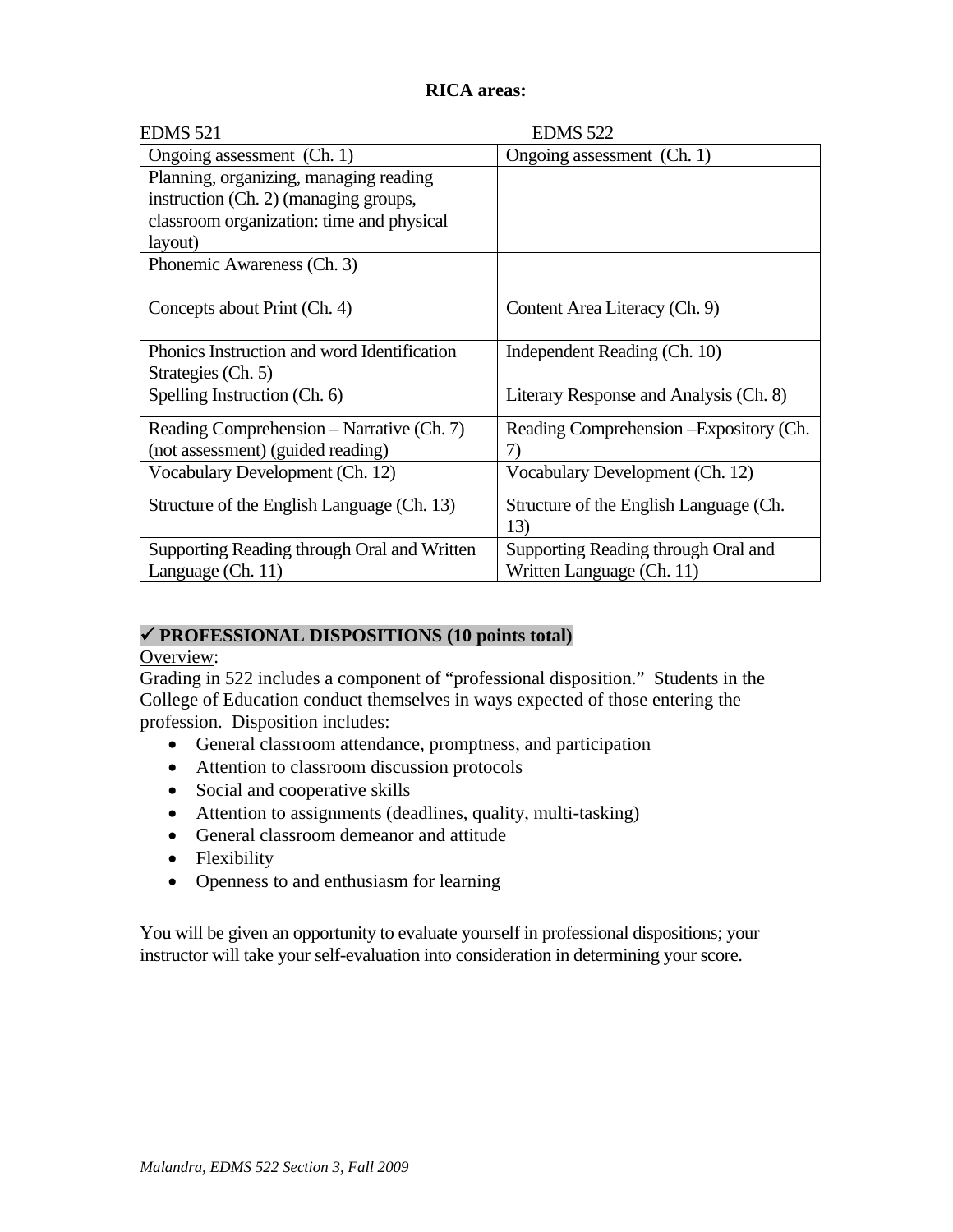# **COURSE SCHEDULE: EDMS 522**

| <b>Date</b>                      | <b>Topic</b>                                                                                                                         | <b>Readings/Assignments Due</b>                                                                                                                                                                                                                                                                                                                                        |
|----------------------------------|--------------------------------------------------------------------------------------------------------------------------------------|------------------------------------------------------------------------------------------------------------------------------------------------------------------------------------------------------------------------------------------------------------------------------------------------------------------------------------------------------------------------|
| <b>Session 1</b><br>September 1  | <b>Course Overview</b><br>$\bullet$<br>Connecting 521 with 522<br><b>Building Community</b>                                          | <b>BRING:</b><br><b>SYLLABUS!</b><br><b>Search for Case Study Subject</b><br><i>(permission)</i>                                                                                                                                                                                                                                                                       |
| <b>Session 2</b><br>September 8  | Assessment/Case Study (IRI)<br>Miscue Analysis                                                                                       | <b>READ:</b><br>Johns, Section 1 (Overview)<br>Johns, Section 2 (Administering &<br><b>Scoring Procedures</b> )<br>Flint, pp 76-83 and Chapter 9<br>(Assessment)<br><b>BRING:</b><br>Literacy Case Study Handbook<br>(print copy from WebCT)<br>Johns book<br><b>Search for Case Study subject</b><br><i>(permission)</i>                                              |
| <b>Session 3</b><br>September 15 | <b>Assessment/Case Study</b><br>$\bullet$<br>The Writing Process/Writers'<br>Workshop/Writer's Notebook<br><b>Writing Strategies</b> | <b>READ:</b><br>Tompkins, Chapter 1 (Process &<br>Product)<br>Tompkins, Chapter 5 (Journal Writing)<br>Johns, Section 3 (Determining Reading<br>Levels)<br><b>BRING:</b><br>Johns book<br>Tompkins book<br>Literacy Case Study Handbook<br>(print copy from WebCT)<br><b>DUE:</b><br>Reading Reflection 1<br><b>Student selected for CASE STUDY</b><br>begin assessing |
| <b>Session 4</b><br>September 22 | <b>Assessment/Case Study</b><br><b>Reading Comprehension</b>                                                                         | <b>READ:</b><br>Flint, Chapter 7 (Beginning Readers &<br>Writers)                                                                                                                                                                                                                                                                                                      |
|                                  | Guest Speaker: The WRITE Institute                                                                                                   | Flint, Chapter 8 (Intermediate Readers<br>& Writers)                                                                                                                                                                                                                                                                                                                   |

#### **The instructor reserves the right to modify the schedule**.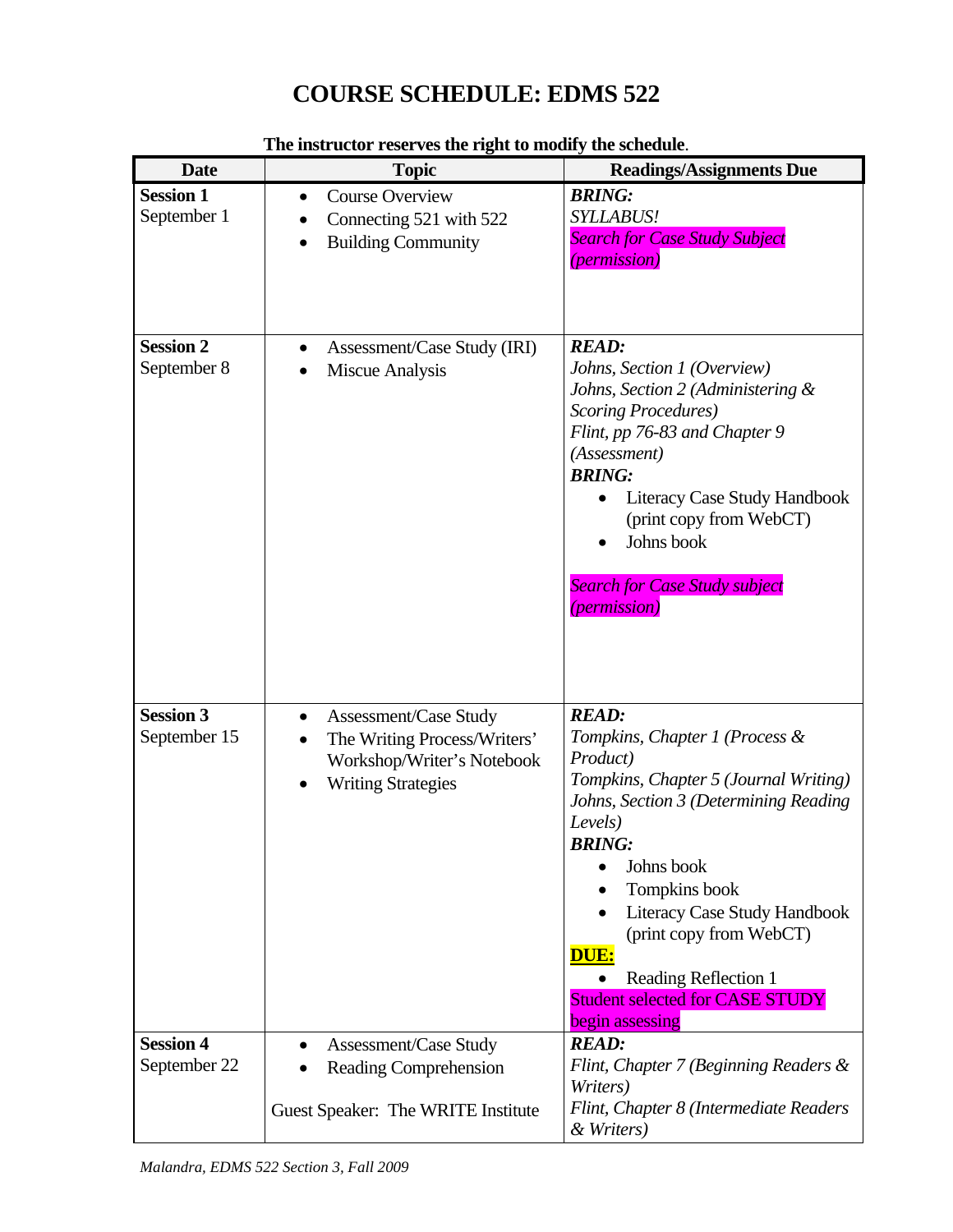| <b>Session 5</b><br>September 29 | Writer's Workshop<br>$\bullet$<br>Reading Comprehension                             | <b>BRING:</b><br>Johns book<br>Flint book<br>DUE:<br>Reading Reflection 2<br><b>READ:</b><br>Tompkins, Chapter 2 (Writer's<br>Workshop)<br>Tompkins, Chapter 10 (Descriptive<br>Writing)<br>Tompkins, Chapter 7 (Biographical<br>Writing)<br><b>BRING:</b><br>Tompkins book<br>Draft of Writing Piece |
|----------------------------------|-------------------------------------------------------------------------------------|-------------------------------------------------------------------------------------------------------------------------------------------------------------------------------------------------------------------------------------------------------------------------------------------------------|
|                                  |                                                                                     | <b>DUE:</b><br>Reading Reflection 3<br>Rough Draft of Writing Piece<br>(hard copy in class, not<br>WebCT)                                                                                                                                                                                             |
| <b>Session 6</b><br>October 6    | Writing Instruction<br><b>Literature Circles</b>                                    | <b>READ:</b><br>Flint, Chapter 10(Meaningful Lit<br>Discussions)<br>Tompkins, Chapter 3(Writing<br>Strategies/Skills)<br>Zarillio, Chapter 11 (Support<br>ReadingOral & Written Language<br>Development)<br><b>BRING:</b><br>Tompkins book<br>DUE:<br>Reading Reflection 4                            |
| <b>Session 7</b><br>October 13   | More on teaching writing<br>$\bullet$<br><b>Writing Strategy Lesson</b><br>Workshop | <b>READ:</b><br>Tompkins, Chapter 11 (Poetry Writing)<br>Tompkins, Chapter 9 (Narrative<br>Writing)<br>DUE:<br>Reading Reflection 5<br>Final Copy of Writing Piece<br>& Reflection (bring hard copy                                                                                                   |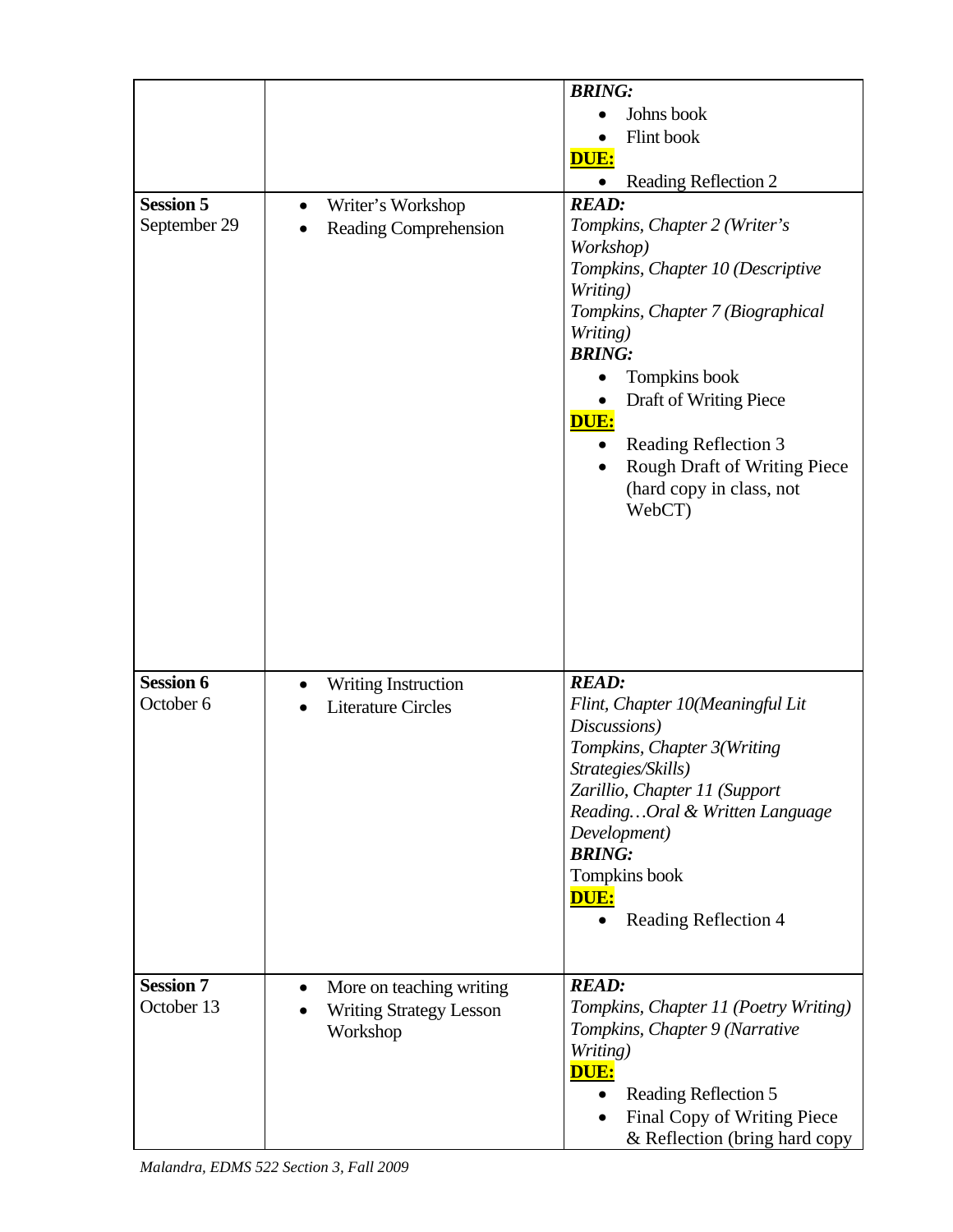|                                  |                                                                                          | to class and submit to<br>WebCT)                                                                                                                                                                                                                                                                                                                                    |
|----------------------------------|------------------------------------------------------------------------------------------|---------------------------------------------------------------------------------------------------------------------------------------------------------------------------------------------------------------------------------------------------------------------------------------------------------------------------------------------------------------------|
| <b>Session 8</b><br>October 20   | <b>Assessing Writing</b><br>$\bullet$<br><b>Writing Strategy Lesson</b><br>Presentations | <b>READ:</b><br>Tompkins, Chapter 4 (Assessing<br>Writing)<br>Zarillo 12 Vocabulary Development                                                                                                                                                                                                                                                                     |
| <b>Session 9</b><br>October 27   | <b>Writing Strategy Lesson</b><br>$\bullet$<br>Presentations                             | DUE:<br>Reading Reflection 6<br><b>READ:</b><br>Tompkins, Chapter 6 (Letter Writing)                                                                                                                                                                                                                                                                                |
|                                  |                                                                                          | DUE:<br>Reading Reflection 7                                                                                                                                                                                                                                                                                                                                        |
| <b>Session 10</b><br>November 3  | <b>Content Area Literacy</b><br>٠<br><b>Writing Strategy Lesson</b><br>Presentations     | <b>READ:</b><br>Zarillo, chapter 9 (Content Area<br>Literacy)<br>Flint, Chapter 11 (Reading to Learn)<br>Tompkins, Chapter 8 (Expository<br>Writing)<br>Tompkins, Chapter 12 (Persuasive<br>Writing)<br>DUE:<br>Reading Reflection 8<br><b>Writing Strategy</b><br><b>Lesson/Presentations Due</b><br>(Submit to WebCT)                                             |
| <b>Session 11</b><br>November 10 | Case Study Workshop<br>$\bullet$                                                         | <b>READ:</b><br>Flint, Chapter 12 (Struggling<br>Readers/Writers)<br><b>BRING:</b><br>Johns book<br>All Case Study data, work with<br>classmates to analyze<br>assessment data, identify<br>patterns, and write up<br>instructional recommendations.<br>DUE:<br>Reading Reflection 9<br><b>Discussion Board Student</b><br><b>Strengths and Needs Entry</b><br>(1). |
| <b>Session 12</b><br>November 17 | Vocabulary/Spelling<br>Case Study Workshop                                               | <b>READ:</b><br>Zarillo, Chapter 12 (Vocabulary<br>Development)<br><b>BRING:</b><br>Johns book                                                                                                                                                                                                                                                                      |